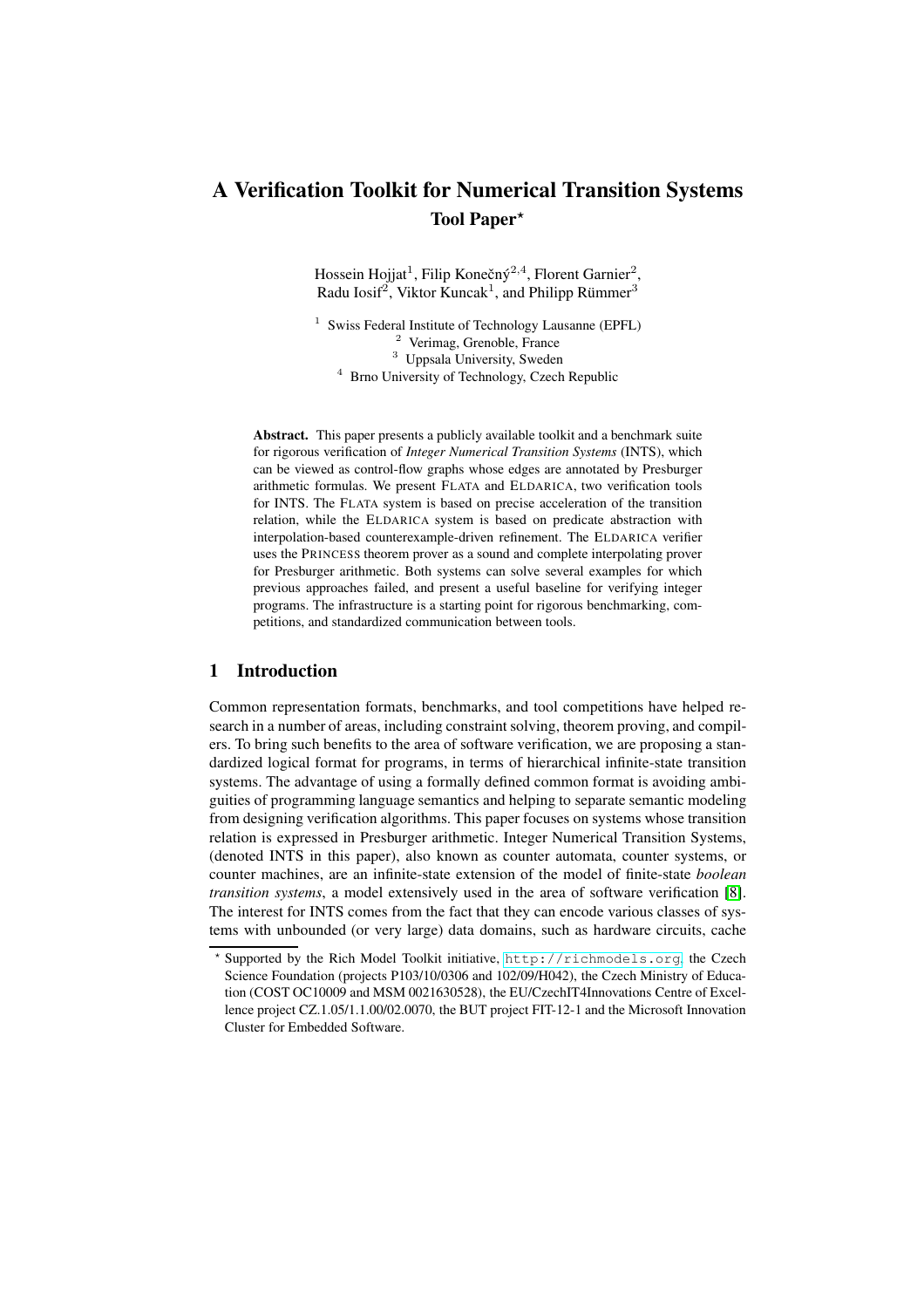2 Hojjat, Konečný, Garnier, Iosif, Kuncak, Rümmer



<span id="page-1-0"></span>**Fig. 1.** Example Program and its Numerical Transition System (NTS) Representation. By convention, if a variable  $v$  does not appear in the transition relation formula, we implicitly assume that the frame condition  $v = v'$  is conjoined. The states  $l_1$  and  $l_2$  have been merged in the NTS.

memories, or software systems with variables of non-primitive types, such as integer arrays, pointers and/or recursive data structures. Any Turing-complete class of systems can, in principle be simulated by an INTS. A number of recent works have revealed cost-effective approximate reductions of verification problems for several classes of complex systems to decision problems phrased in terms on INTS. Examples of systems that can be effectively verified by means of integer programs include: specifications of hardware components [\[10\]](#page-3-1), programs with singly-linked lists [\[1\]](#page-3-2), trees [\[6\]](#page-3-3), and integer arrays [\[2\]](#page-3-4).

Consider the program in Figure [1\(](#page-1-0)a). Most programmers would have little difficulty observing that the assertion will always succeed, but many tools, including non-relational abstract interpretation, as well as predicate abstraction with arbitrary interpolation can fail to prove the assertion to hold [\[9\]](#page-3-5). The integer numerical transition system for this program is in Figure [1\(](#page-1-0)b). We have developed a toolkit for producing and manipulating such representations, as well as two very different analyzers that can analyze such transition systems. Both analyzers, ELDARICA and FLATA, in fact succeed for this example, as well as for several other interesting examples. Our experiments show that the two tools are complementary in general, so users benefit from different techniques that use the same input format.

# **2 The INTS Infrastructure**

We have developed a toolkit for rigorous automated verification of programs in INTS format. The unifying component is the INTS library<sup>[5](#page-1-1)</sup>, which defines the syntax of the INTS representation by providing a parser and a library of abstract syntax tree classes. For the purposes of this paper, the INTS syntax is considered to be a textual description of a control flow graph labeled by Presburger arithmetic formulae, as in Figure [1](#page-1-0) (b). At this point, there are several tools supporting the INTS format, as input and/or output language. The INTS library is designed for easy bridging with new tools, which can be either front-ends (translators from mainstream programming languages into INTS),

<span id="page-1-1"></span><sup>5</sup> <http://richmodels.epfl.ch/ntscomp/ntslib>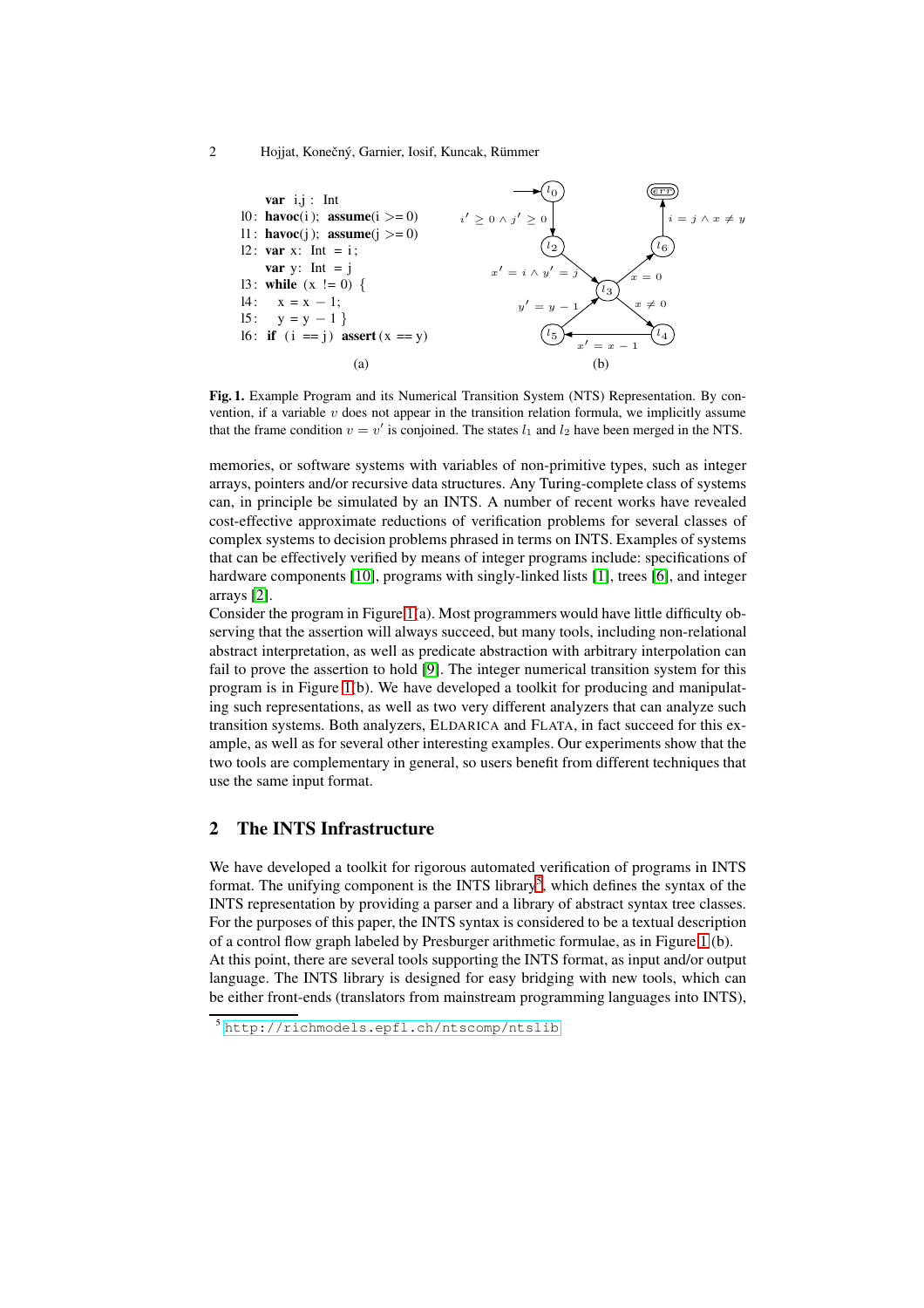back-ends (verification tools), or both. Currently, there exist tools to generate INTS from sequential and concurrent C, Scala, and Verilog. We present two tools that can verify INTS programs: Flata and Eldarica.

Flata verifier. FLATA<sup>[6](#page-2-0)</sup> is a verification tool for hierarchical non-recursive INTS models. The tool computes the summary relation for each INTS independently of its calling context, thus avoiding the overhead of procedure inlining. The verification is based on computing transitive closure of loops. Classes of integer relations for which transitive closures can be computed precisely include: (1) *difference bounds relations*, (2) *octagons*, and (3) *finite monoid affine transformations*. For these three classes, the transitive closures can be effectively defined in Presburger arithmetic. FLATA integrates the transitive closure computation method for difference bounds and octagonal relations from [\[3\]](#page-3-6) in a semi-algorithm computing the summary relation incrementally, by eliminating control states and composing incoming with outgoing relations.

**Eldarica verifier.**  $ELDARICA<sup>7</sup>$  implements predicate abstraction with Counter-Example Guided Abstraction Refinement (CEGAR). It generates an abstract reachability tree (ART) of the system on demand, using lazy abstraction with Cartesian abstraction, and uses interpolation to refine the set of predicates [\[7\]](#page-3-7). For checking the feasibility of paths, and constructing abstractions, ELDARICA employs the provers  $Z3<sup>8</sup>$  $Z3<sup>8</sup>$  $Z3<sup>8</sup>$ and Princess.<sup>[9](#page-2-3)</sup> In addition, ELDARICA uses caching of previously explored states and formulae to prevent unnecessary reconstruction of trees. Large block encoding can be performed to reduce the number of calls to the interpolating theorem prover.

Eldarica refines abstractions with the help of *Craig Interpolants*, extracted from infeasibility proofs for spurious counterexamples. The complete interpolation procedure for Presburger arithmetic was proposed in [\[4\]](#page-3-8), and is implemented as part of Princess.

### **3 Experimental Comparison of the FLATA and ELDARICA Tools**

We next give an experimentally compare FLATA and ELDARICA on six sets of examples extracted automatically from different sources: (a) C programs with arrays provided as examples of divergence in predicate abstraction [\[9\]](#page-3-5), (b) INTS extracted from programs with singly-linked lists by the L2CA tool [\[1\]](#page-3-2), (c) INTS extracted from VHDL models of circuits following the method of  $[10]$ , (d) verification conditions for programs with arrays, expressed in the SIL logic of [\[2\]](#page-3-4) and translated to INTS, (e) C programs provided as benchmarks in the NECLA static analysis suite, and (f) C programs with asynchronous procedure calls translated into INTS using the approach of [\[5\]](#page-3-9) (the examples with extension .optim are obtained via an optimized translation method). Experiments were ran on an Intel $\Omega$ Core<sup>TM</sup>2 Duo @ 2.66GHz with 3GB RAM. The two tools behaved in a complementary way. In some cases (examples (a)) the predicate abstraction method fails due to an unbounded number of loop unrollings required by refinement. In these cases, acceleration was capable to find the needed invariant rather quickly. On the other hand (examples (f)), the acceleration approach was unsuccessful in reducing

<sup>6</sup> <http://www-verimag.imag.fr/FLATA.html>

<span id="page-2-0"></span><sup>7</sup> <http://lara.epfl.ch/w/eldarica>

<span id="page-2-1"></span><sup>8</sup> <http://research.microsoft.com/en-us/um/redmond/projects/z3/>

<span id="page-2-3"></span><span id="page-2-2"></span><sup>9</sup> <http://www.philipp.ruemmer.org/princess.shtml>